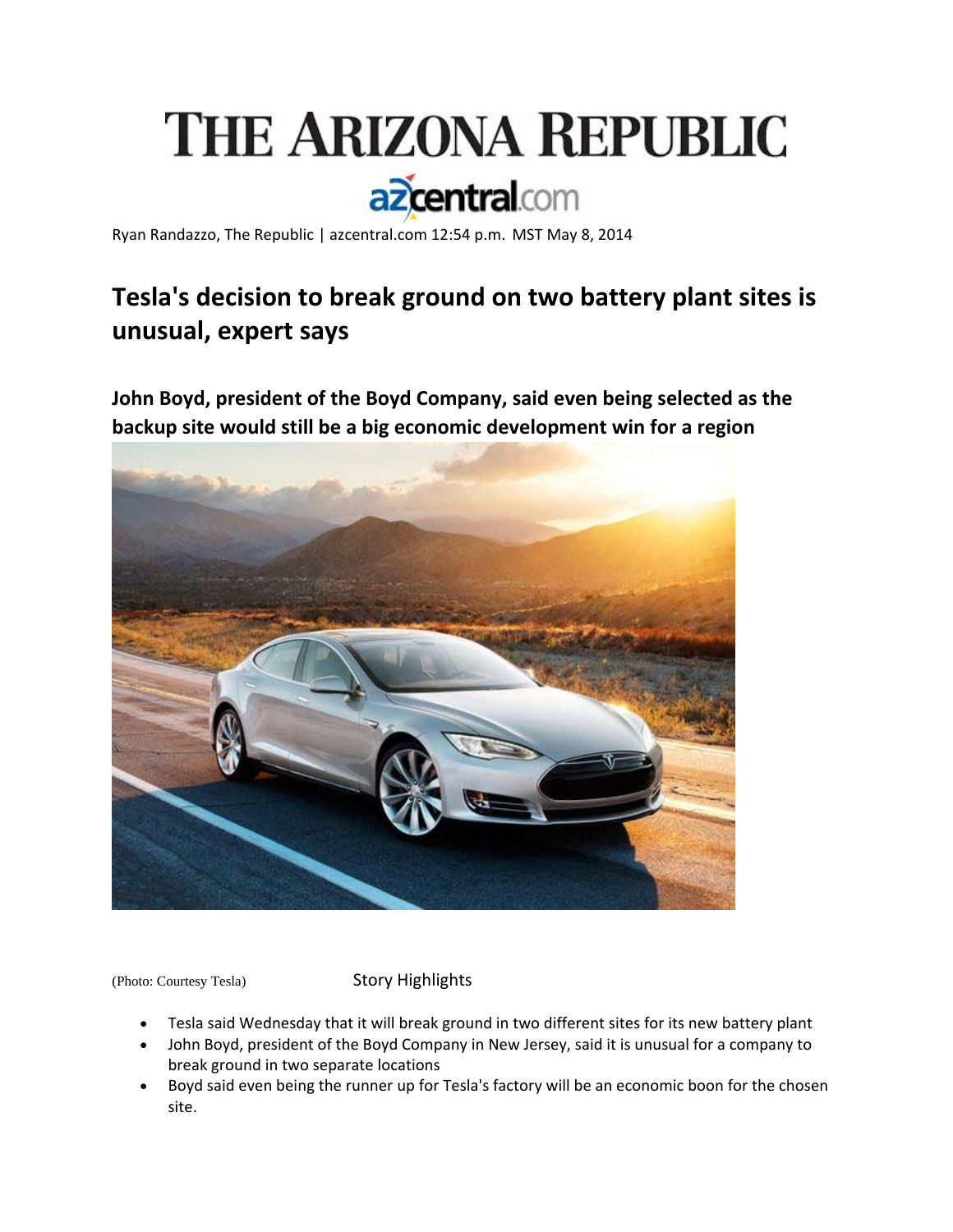Being selected as Tesla's back‐up factory site would still be a big win for any region competing for the factory, said a site‐selection expert.

Tesla Motors Inc. officials said they will seek two locations for their factory among the five states competing for the project and its 6,500 jobs.

The first site will break ground next month, followed by a second location where work will progress as a contingency should any delays occur at the first.

The unusual plan has raised questions regarding how far the back‐up site would progress and whether the second site should celebrate.

John Boyd, president of the Boyd Company in New Jersey, which works on site selection for a variety of industries, said even being the runner up for Tesla's factory will be an economic boon for the chosen site.

"You don't want to be third," Boyd said. "You want to be first. But if not first, being the bridesmaid is a nice consolation that will pay dividends."

Besides the positive international media attention for being selected a back‐up site, the location will receive some level of capital investment if Tesla breaks ground and begins working on a new factory, he said. Should Tesla not need the backup site, it is unlikely to abandon it, he said.

#### **:** Tesla to break ground soon on not one, but two battery factory sites

#### **:** Arizona's road to landing Tesla

Tesla has estimated the cost of the factory at \$4 billion or more.

"It could be subdivided and used for something related to (Tesla CEO Elon Musk's) other companies, like SpaceX," Boyd said. "It could be a partner or vendors related to the project."

Even so, he said he's never heard of a two‐site plan.

"This is very unique," he said. "Especially of this magnitude. Sure, there are other companies that have purchased two pieces of ground. But this is over the top."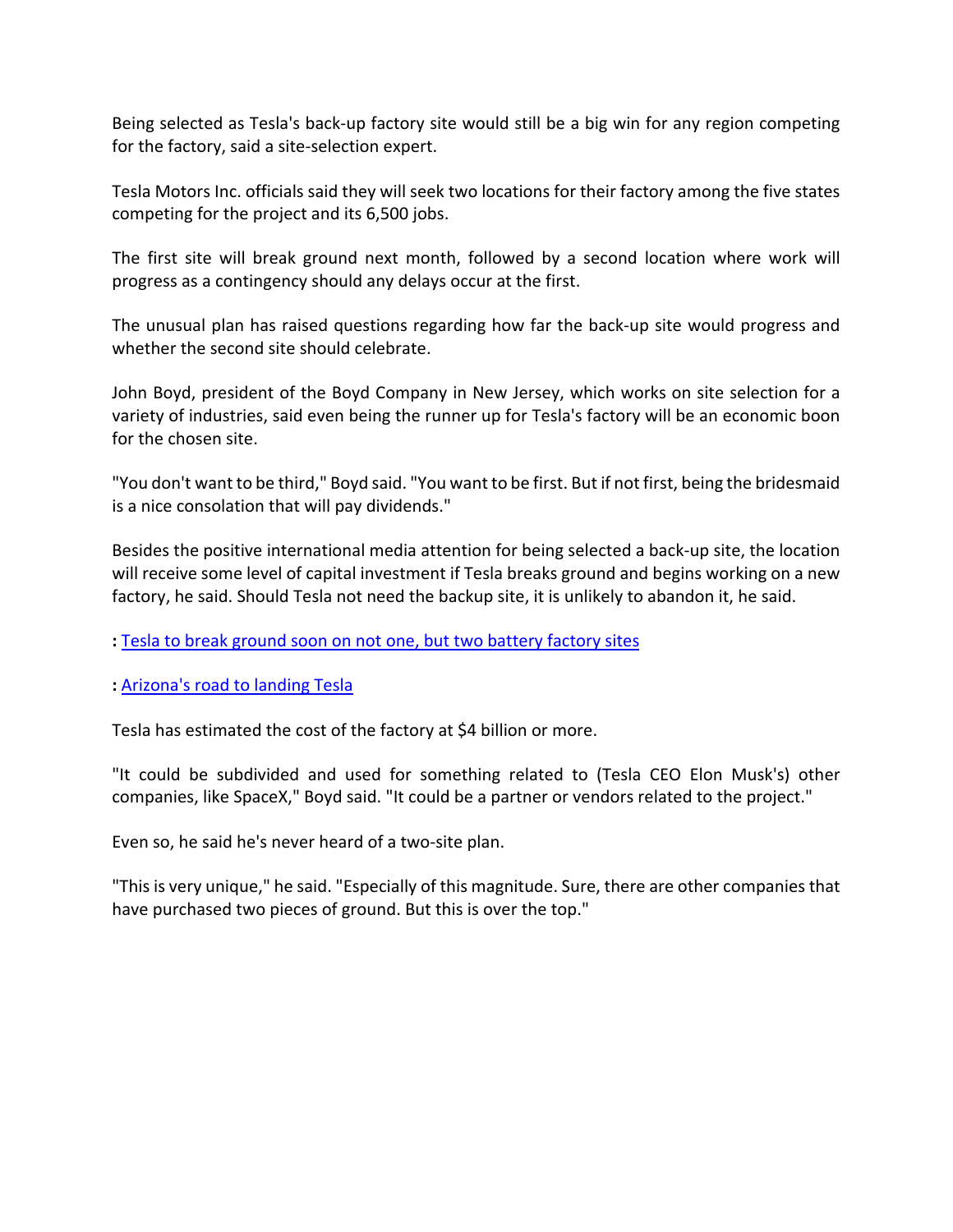## **The Battle for Tesla's Battery Plant**

States in the Southwest are engaged in a high-stakes bidding war for a \$4 billion battery plant Tesla plans to break ground on this summer. Each state is offering up a suite of incentives and brings both strengths and weaknesses to a potential deal. We handicap the competing states for you here.

#### **The battle for Tesla's battery plant:** *Arizona*



**Pro**: Larger workforce and more opportunities for job training than Nevada and New Mexico.

**Con:** Farther than Nevada and probably can't match the economics of Texas.

**Tools and incentives the state can use in wooing companies:**

‐ Arizona Competes Fund

includes \$25 million, much of which could be awarded to a company.

‐ State corporate income tax allows manufacturers to base their tax bill fully on in‐state sales, which could reduce liability close to the \$50 annual minimum.

‐ There are no franchise, business inventory or estate taxes.

‐ Tax credits worth up to \$9,000 per job over three years for net new positions that pay median county wage or higher.

‐ Recently passed bill to exempt manufacturers' electricity purchases from sales tax.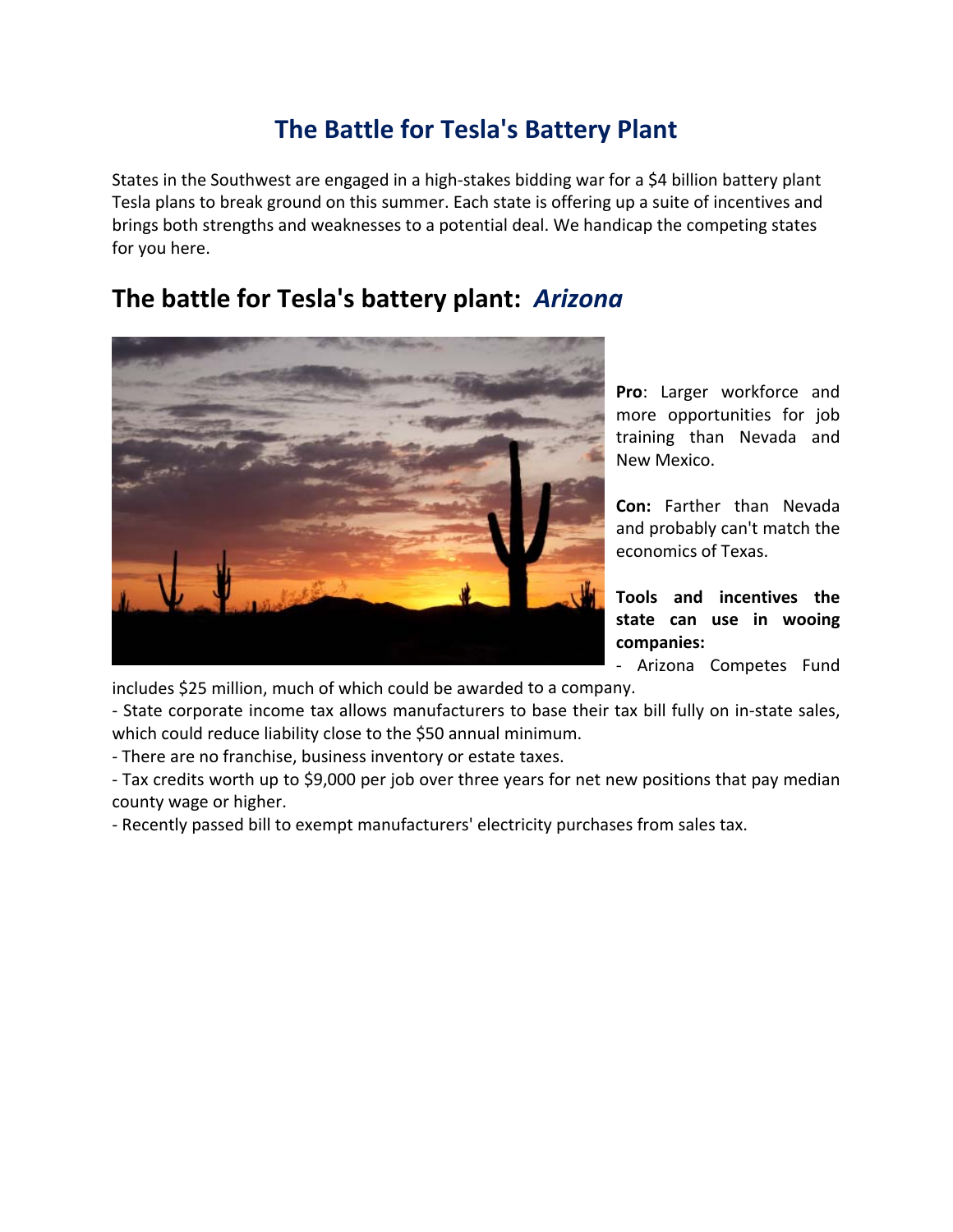## **The battle for Tesla's battery plant:** *California*



**Pro:** Tesla headquarters and car factory already located there.

**Con:** Recent decision from Toyota to move headquarters out of California to Texas not a promising sign. Elon Musk told Bloomberg the state has too many environmental reviews.

**Tools and incentives the state can use in wooing companies:**

‐ California "Competes" tax credit

‐ Sales‐tax‐exclusion program for "advanced transportation" or

related components.

‐ Employment‐training reimbursement.

‐ Tesla's existing factory in this state reportedly got financial assistance from the state energy commission, worker training and tens of millions in tax breaks.

## **The battle for Tesla's battery plant:** *Nevada*



income taxes.

‐ Will abate sales tax on equipment purchases.

‐ Will abate up to 50 percent of payroll taxes for four years.

**Pro:** Proximity to Fremont, Calif., Tesla car factory.

**Con:** Limited presence of high‐tech manufacturing in the state and small workforce.

**Tools and incentives the state can use in wooing companies:**

‐ No corporate or personal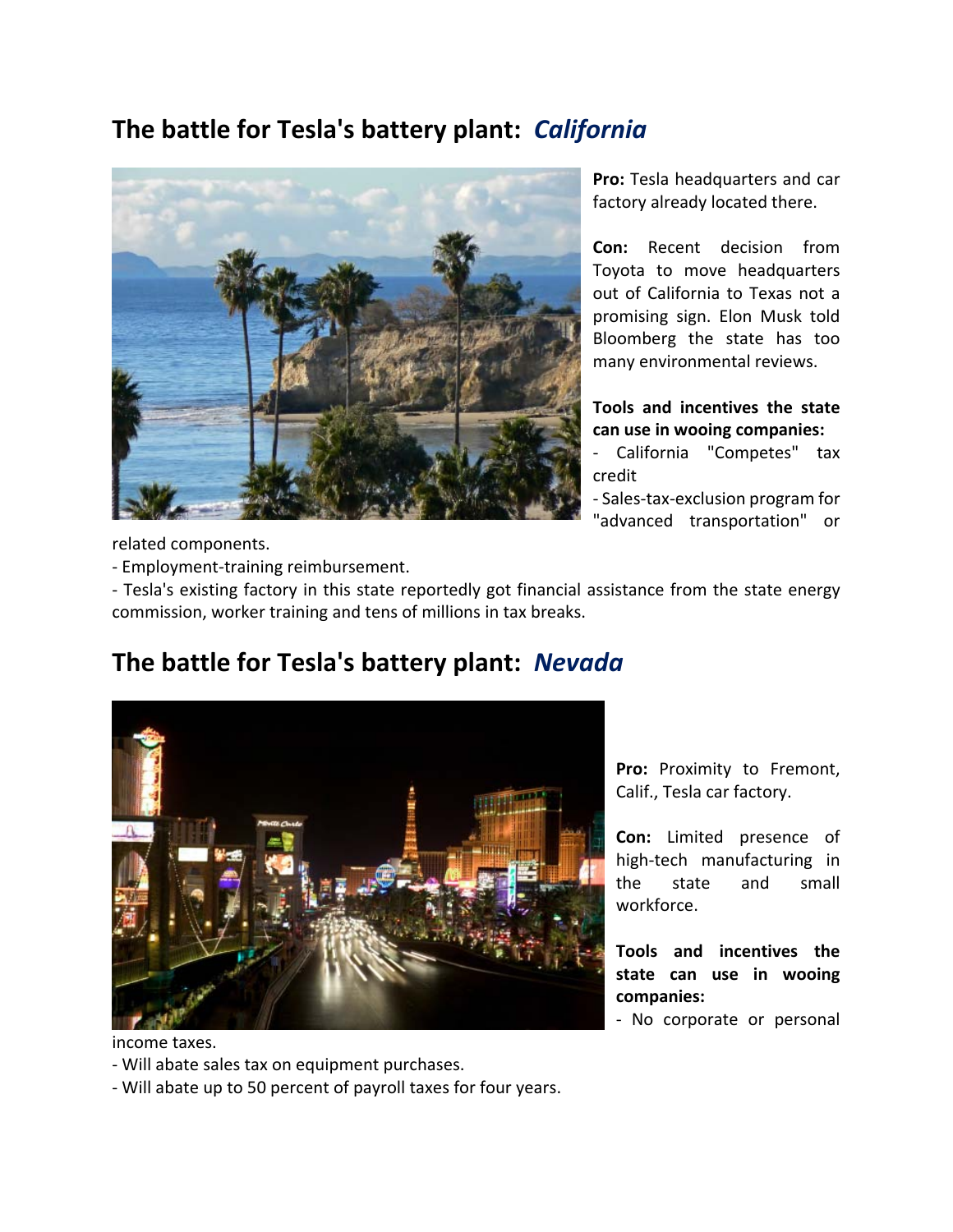‐ Training grants with 25 percent company match.

‐ Up to 50 percent abatement on personal‐property tax for 10 years.

**The battle for Tesla's battery plant:** *New Mexico*

**Pro:** Already has a relationships with Elon Musk's Space Exploration Technology Corp. State has some history landing solar‐ manufacturing facilities.

**Con:** Arizona, Nevada and Texas are all "right to work" states that prohibit unions from requiring membership to work in certain industries.

#### **Tools and incentives the state can use in wooing companies:**

‐ Changes enacted last year lower the maximum corporate income tax rate to 5.9 percent by 2018 from 7.3 percent in 2014.

‐ New options for calculating manufacturers' liability with a formula that taxes only sales that occur in the state.

- ‐ High‐wage‐jobs tax credit of up to 10 percent of wages paid for new jobs.
- ‐ Rural‐jobs tax credit taken as credit against gross receipts.
- ‐ Technology‐jobs tax credit of 4 percent for research and development.
- ‐ Renewable‐energy tax credit of 1 cent per kilowatt hour of electricity from qualified sources.
- ‐ Investment tax credit for manufacturers, taken as credit against gross receipts.